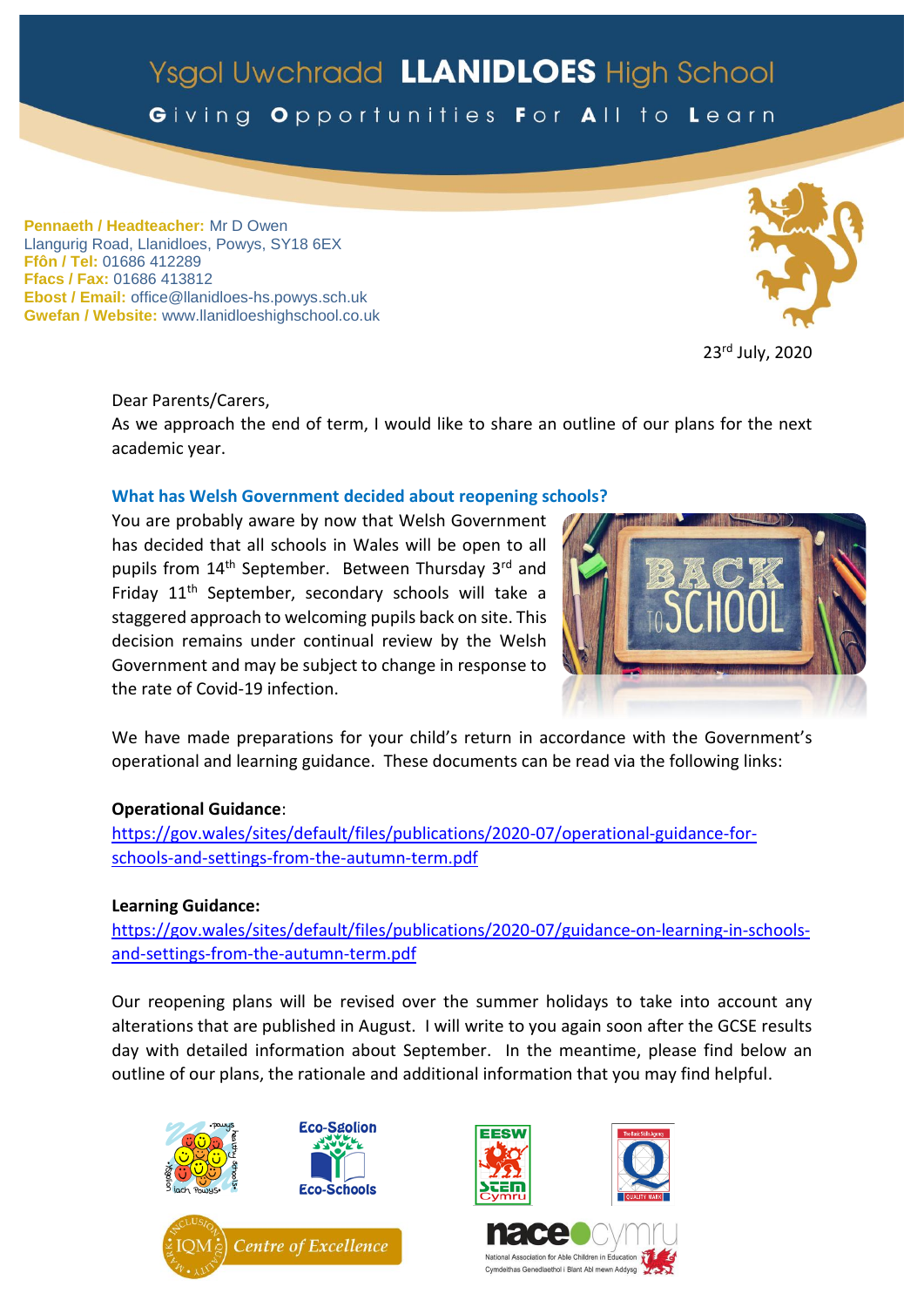#### **What is happening on results day?**



A-Level and GCSE results days are going ahead on the original release dates:

 **A-Levels results** will be distributed on **Thursday 13th August** – **Year 13** from 9am and **Year 12** from 11am

 **GCSE results** will be distributed on **Thursday 20th August** – **Year 11** from 9am

This year, schools have faced a difficult decision about whether or not to invite students in to collect their results in person, as we normally would.

On the one hand, it will be more important than ever this year to be able to congratulate students on their achievements, to console those who haven't achieved the results they were hoping for, and to advise them on next steps.

On the other hand, we are obviously concerned about bringing together large groups of young people, many of whom are likely to be emotional and so will find social distancing even more challenging than usual.

We have decided to offer students the choice. They can either come to collect their results in person, or they can have their results sent to them electronically.

Those who attend in person will be able to access on site one-to-one support from teaching staff. For example, Year 13 students may need support with navigating their way through the clearing process to gain a spot on the just the right course at their preferred university. Similarly, Year 11 students may need guidance on Sixth Form, vocational college routes or employment and training opportunities. Mrs Taylor will write prior to results day to explain how we intend to keep these students safe when they come on site.

Those students who choose not to attend in person can still access the support they need over the phone from specialist staff who will be on hand to help. They are also welcome to come into school during the early afternoon.

#### **What are the new 2020 -2021 term dates?**

Following Welsh Government's decision to extend the summer term by one week, there has been one important change to the autumn term dates. The October half term has been extended by one week and will now start on Monday 19th October.

#### **Autumn Term**

- September start dates vary for each year group (see below) - Friday 18th December
- Half Term *Monday 19th October* Friday 30th October



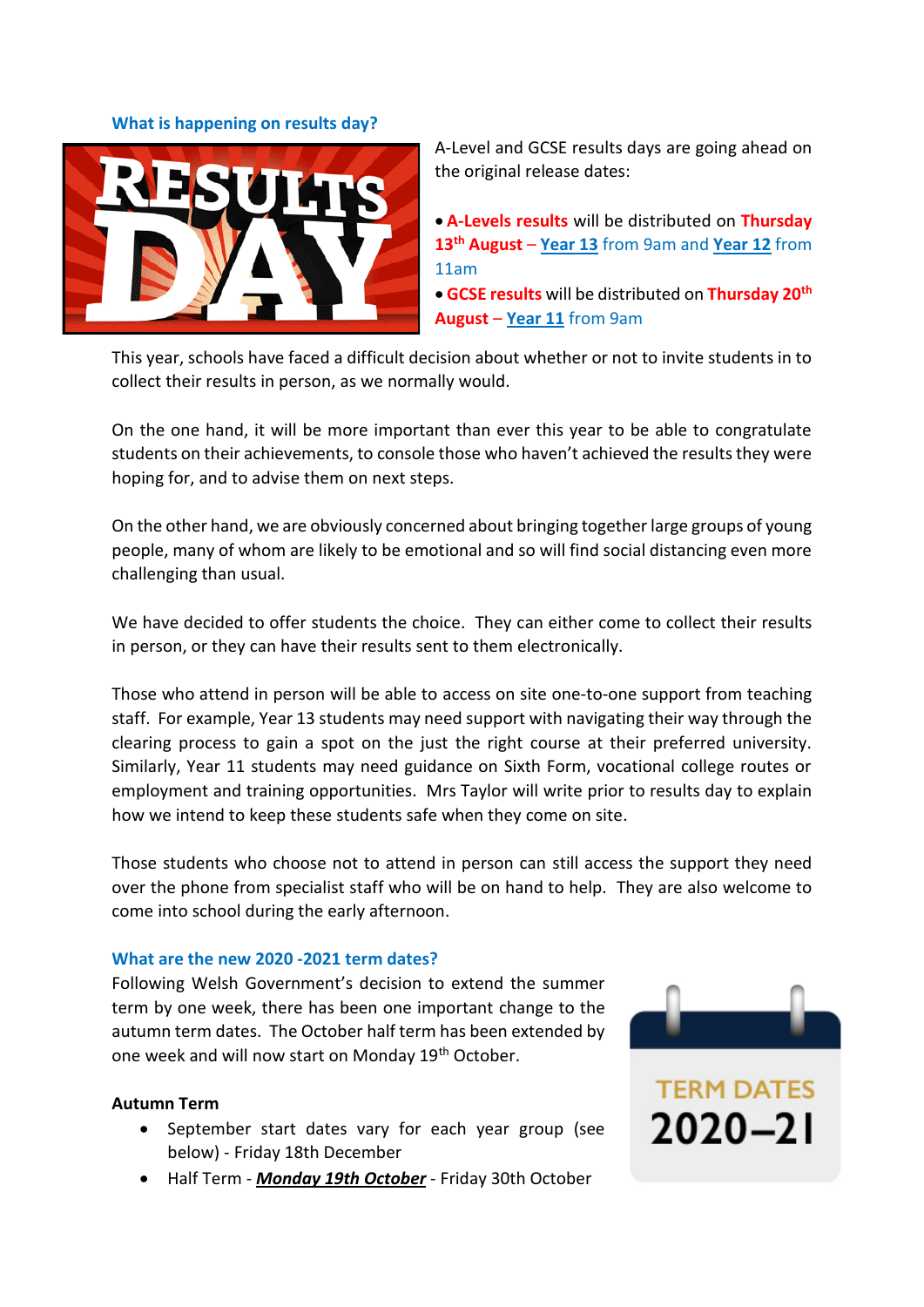## **Spring Term**

- Tuesday 5th January Friday 26th March
- Half Term Monday 15th February Friday 19th February

### **Summer Term**

- Tuesday 13th April Friday 16th July
- Half Term Monday 31st May Friday 4th June

# **When is the school reopening for my child in September?**

Powys Local Authority have decided that pupils in all schools will return to school between Thursday  $3^{rd}$  September and Monday  $14^{th}$  September. The schedule for pupils returning to/starting Llanidloes High School is as follows:

| <b>Year Group</b> | Start date                             |
|-------------------|----------------------------------------|
| Year 7            | Thursday 3rd September, 2020           |
| Year 11           | Thursday 3rd September, 2020           |
| Year 13           | Thursday 3rd September, 2020           |
| Year 10           | Monday 7 <sup>th</sup> September, 2020 |
| Year 12           | Monday 7 <sup>th</sup> September, 2020 |
| Year 8            | Wed 9th September, 2020                |
| Year 9            | Wed 9 <sup>th</sup> September, 2020    |

Please be aware that by 14<sup>th</sup> September, 2020, it will be compulsory for all pupils to attend school. This phased return will allow us time to settle pupils and ensure familiarity with routines to enable a smooth transition back to school.

# **What is the scientific evidence underpinning Welsh Government's decision to reopen schools to all pupils?**

Welsh Government have been steered by the evidence provided by the Technical Advisory Group (TAG). Please find below a summary of some of the key aspects within the TAG report.

1. Children under the age of 18 make up 22-25% of the population, but consistently make up <2% of the total Covid-19 caseload in every country.



- 2. Infection with SARS-CoV-2 appears to take a milder course in children than in adults: most infected children present with mild symptoms or are asymptomatic, and very few develop severe or life threatening disease.
- 3. There remains some on-going uncertainty in transmissibility of the disease by children, but real world observation of school opening in England and other countries has shown little transmission by children.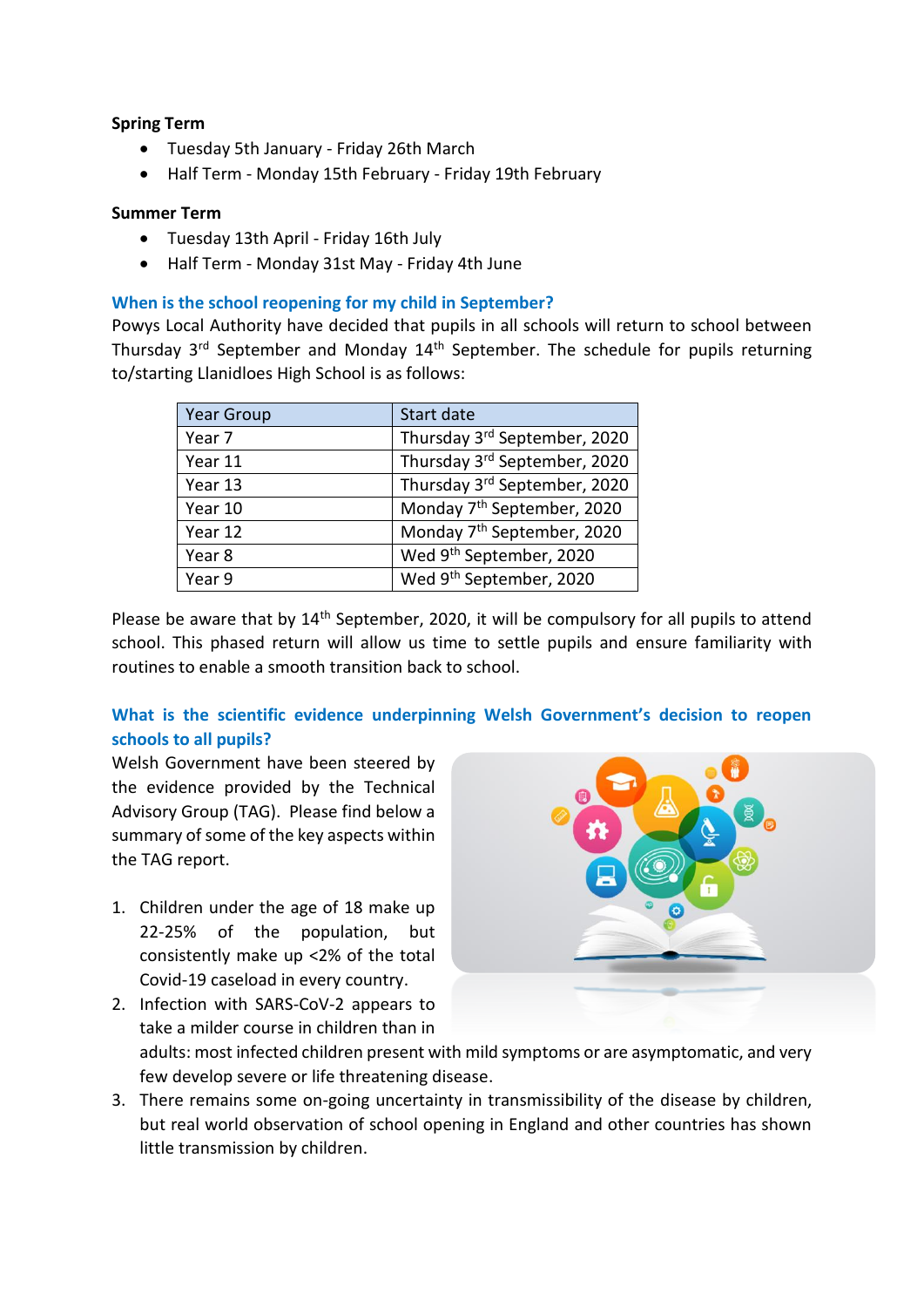- 4. Emerging evidence shows limited child-to-child transmission, and it is suggested that the majority of children's cases are transmitted from adults within the same household. This appears to be borne out by the paucity of children as index cases.
- 5. Transmissibility in children under the age of 12 seems to be particularly low, and this leads us to feel able to recommend that these children can be Covid Secure using more flexible controls than the 2m distance, such as seating facing in the same direction. The hierarchy of controls especially hand and surface hygiene remain key measures.
- 6. Maintaining some distancing remains important in secondary age children who are likely to need to reduce overall daily contacts by 40-60% to maintain Covid-19 security. This could be achieved by…maintaining class/year 'Covid Secure groups' with avoidance of mixing to reduce overall daily close contacts (face to face conversation of at least 3 words, or physical contact) by half. Research indicates that in this 11-20 age group, there are on average approx. 20 daily contacts, so a 50% reduction would mean a reduction of all daily close contacts to approx. 10.

### **What should my child wear to school? What are the behavioural expectations?**



Until further notice, *pupils can choose to wear either their own clothes or school uniform*. We will give families a minimum of three weeks notice before we reintroduce full uniform.

There are several reasons for our temporary suspension of the uniform policy. First, it will give families time to purchase uniform where necessary. Second, we hope it will help create a relaxed learning environment at a somewhat unsettling time. Third, we want to help parents adhere to the Local Authority uniform guidance without incurring additional cost. This guidance states that pupils ought '*wear clean, appropriate, easily washable clothing and footwear. Uniform that cannot be machine washed should be avoided.*' However, we intend to reintroduce full uniform as soon as reasonably practicable.

Regarding non-uniform dress code, it will helpful for students to bear in mind the following rule of thumb: '*Not too short, Not too low, Not too* 

#### *tight, Nothing on show*.'

Needless to say, our expectations around behaviour remain exceptionally high. Indeed, our safe, happy learning environment is one of our great strengths as a school community. Open defiance and any behaviour that deliberately puts others at risk will not be tolerated. We are thankful for your support in reinforcing this message where necessary.

# **When will I find out detailed information about the new term?**

Our detailed reopening plans and risk assessments will be refined over the summer holidays to take into account any changes to the Welsh Government and Local Authority guidance. I will write to you again soon after GCSE results day with detailed information about September.

If you have any pressing questions, please email the school office  $-$  [office@llanidloes](mailto:office@llanidloes-hs.powys.sch.uk)[hs.powys.sch.uk](mailto:office@llanidloes-hs.powys.sch.uk) - and we will get back to you as soon as possible.